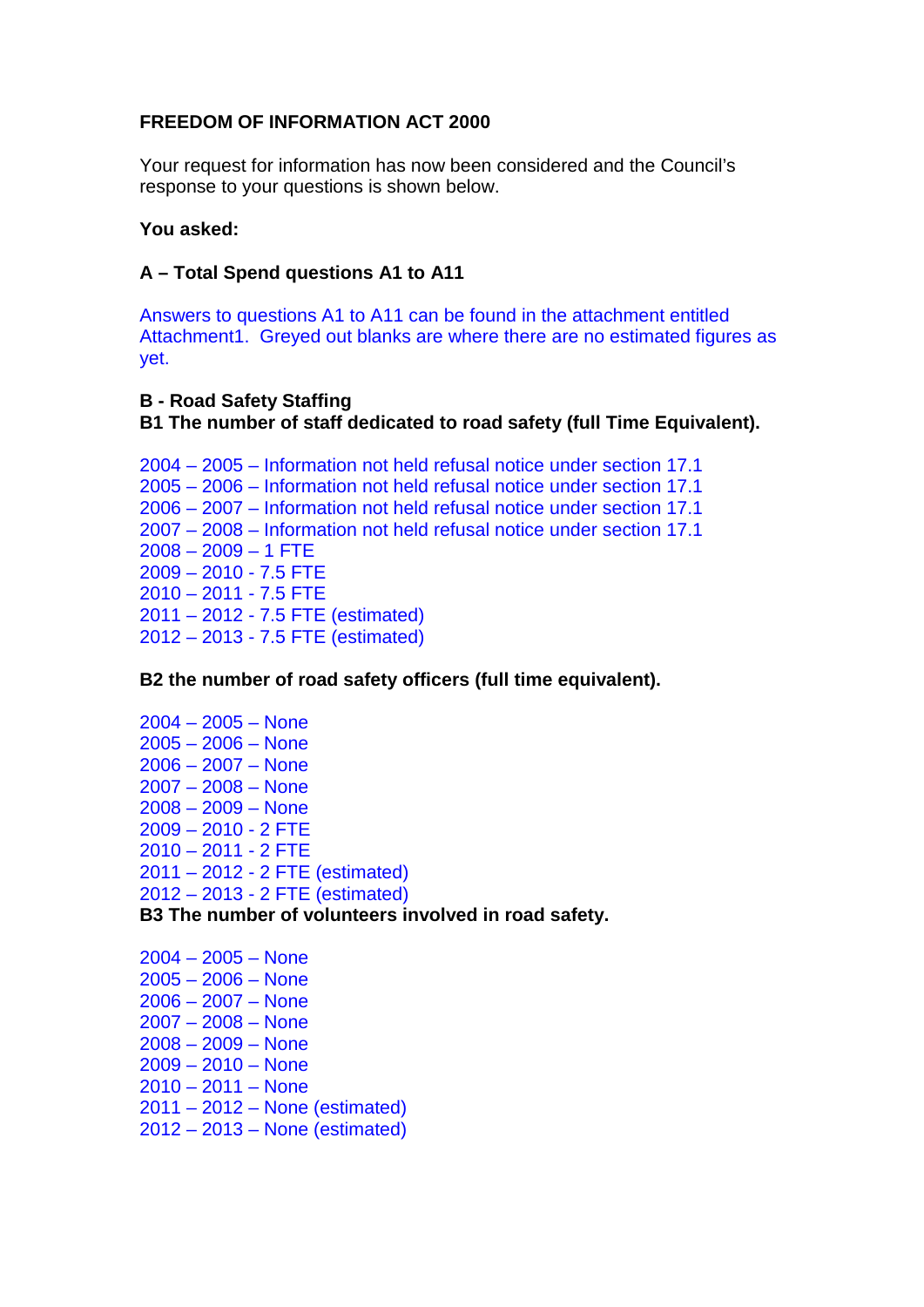**B4 Details of any planned staff reductions/increases.**

2011 – 2012 – None  $2012 - 2013 - None$ 

#### **C. Revenue from Roads questions 1 - 8**

Answers to questions C1 to C6 can be found Attachment1.

Answers to C7 can be found in file Attachment2.

Answers to C8 can be found in Attachment1

The legislation allows you to use the information supplied for your own personal use. Please be aware that any commercial or other use, for example publication, sale, or redistribution may be a breach of copyright under the Copyright. Designs and Patents Act 1988 as amended unless you obtain the copyright holder's prior permission.

Not all the information that is supplied which is covered by copyright will be the Council's copyright, for example it may be the copyright of a government department or another Council. You should seek either the Council's consent or their consent as appropriate. The Council is willing to advise you of any such potential issues on request. In order to make a request to re-use the information please contact the Information Governance Manager using the details below.

If you are dissatisfied with the handling of your request please write to:

**Information Governance Manager Information and Support Leicester City Council FREEPOST (LE985/33) New Walk Centre LEICESTER LE1 6ZG**  e-mail: [foia@leicester.gov.uk](mailto:foia@leicester.gov.uk) 

Your request for internal review should be submitted to the above address within 40 (forty) working days of receipt by you of this response. Any such request received after this time will only be considered at the Council's absolute discretion.

You can also complain to the Information Commissioner at:

**Information Commissioner's Office Wycliffe House Water Lane Wilmslow SK9 5AF**